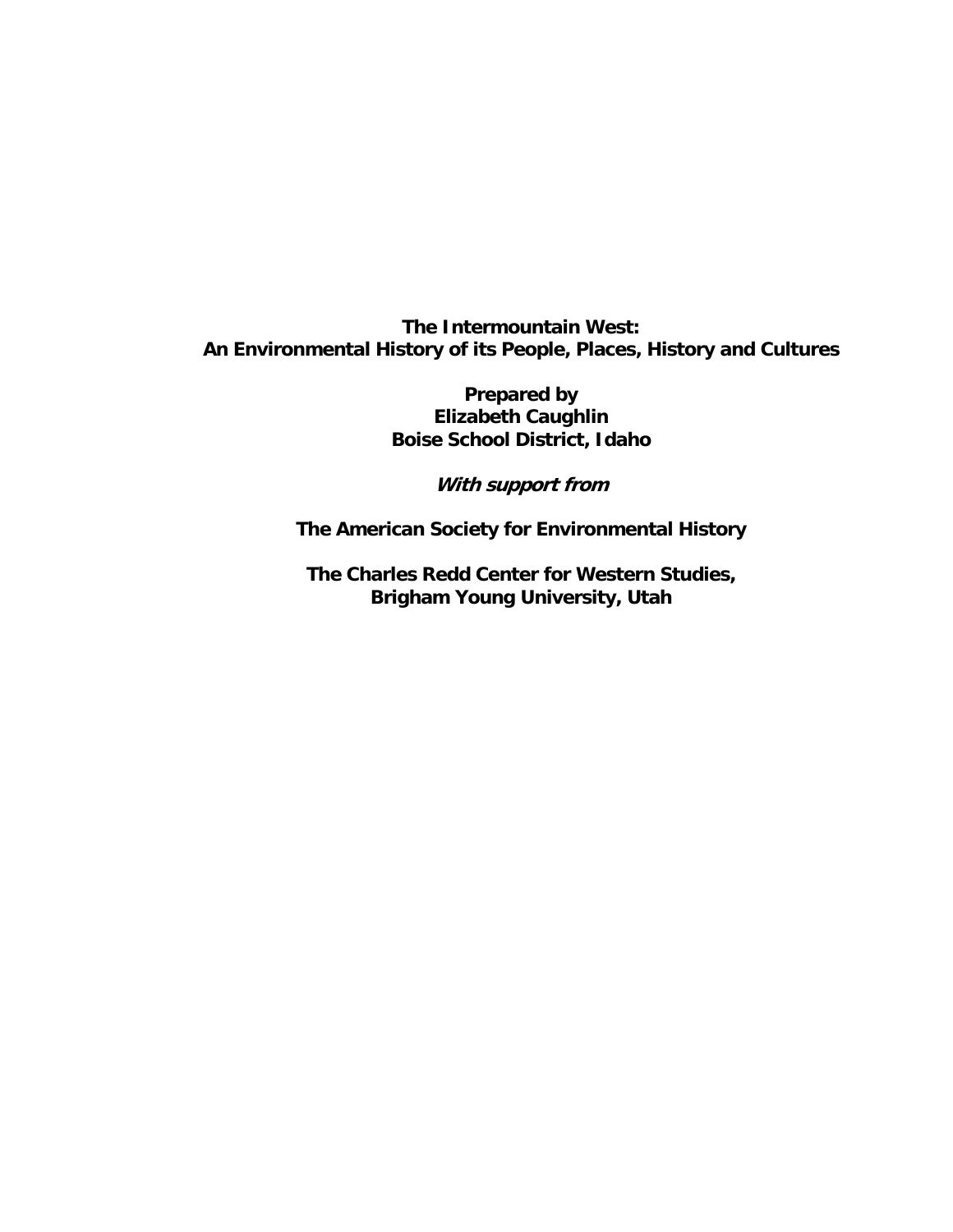#### **RATIONALE:**

The Intermountain West: An Environmental History of its People, Places, History and Cultures is a teaching unit plan designed to give secondary students of United States history an understanding of the shaping force the environment has on the American character and, furthermore, to help students in the Intermountain West see themselves as part of a diverse cultural and physical landscape. The unit is derived from constructivist and social learning theories.

#### **IMPLEMENTATION:**

 The teaching unit can be extended to a 5 week intensive study, or restricted to a more intense, shorter lived unit of study. The end goal of the project is the creation of an interactive website using a map of the Intermountain West as the home page. Links on the map will be established by students to connect to the results of their research. The links can be identified as cultural, economic, social, historic and political or however the implementer prefers to focus his or her students' attention.

Elements of the teaching unit include several scaffolding activities, but can be used in isolation if preferred. These elements are: mapping and identification of geographic composition of the Intermountain West; study of individuals of note in the Intermountain West; research of routes into, through and within the Intermountain West; literature, arts and music of the Intermountain West; peoples of the Intermountain West; rivers and canals of the Intermountain West and the changing biology of the Intermountain West.

 Students will initiate their study through an introduction to environmental history, as a study of the ways in which humans have interacted with, shaped, and been shaped by their physical environments in the past. Students will then engage in individualized research of a topic, individual or event related to an environmental aspect of the Intermountain West. The students' individualized research will need to have, as a central premise, the position that the Intermountain West's environment, too, has a history which has been shaped by human beings. Students' research will need to show the connection between the human history of the region and the role the physical world has played in that history

 Having completed their research, students will create PowerPoint presentations. Students will classify their research as being related to a person, place or event. Students will then identify and locate the major environmental features implicit in their individualized research, and will select the appropriate locations for the hyperlink to their projects.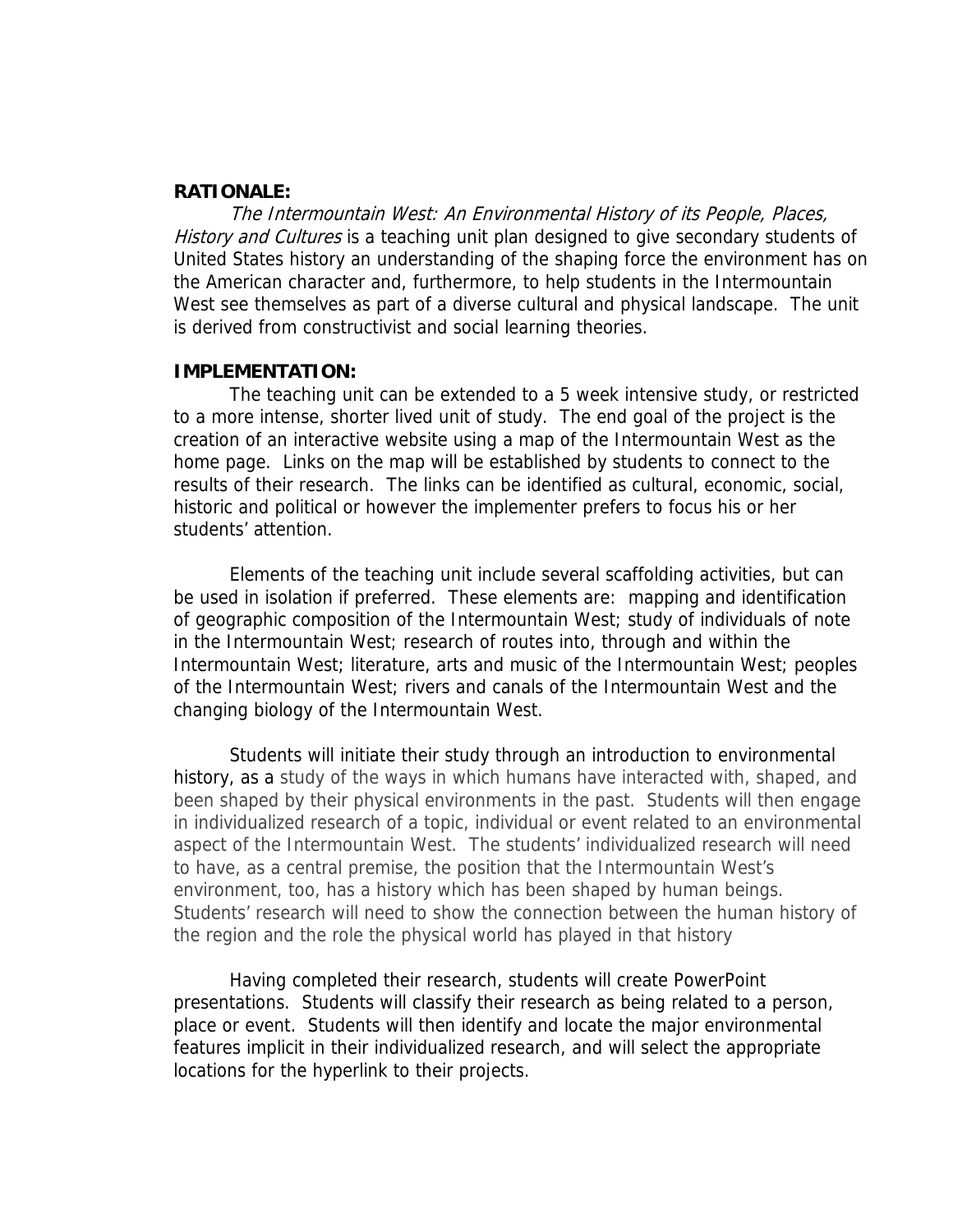Depending on the time allotted to the study, the teacher can involve the students in web creation or can appoint an editorial board to create the class web page using the map as the organizing feature.

 Ideally, websites created by groups of students could be hosted by a centralized agency to ease access; however, search engines can also provide the unifying agency, so long as teachers use common language when posting the results. "An Interactive Map of the Intermountain West" is suggested as a subtitle.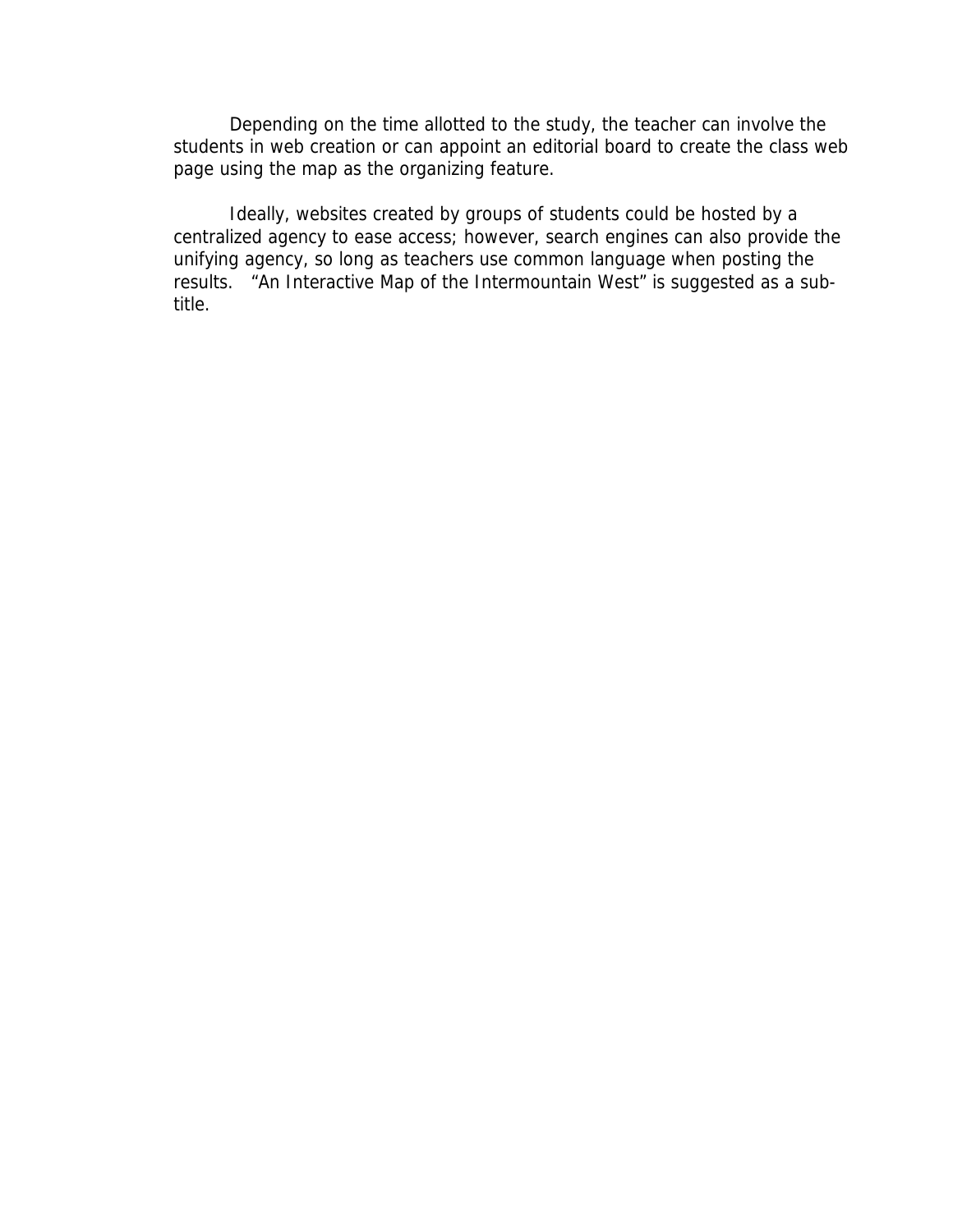# **Unit Objectives**

# **Guiding Questions:**

- 1. How do the environmental aspects of the Intermountain West shape our present and past art, literature, history and culture?
- 2. What made people in the past living in the Intermountain West unique and what makes them unique today?
- 3. How has the environment changed as a result of people's activity in the Intermountain West?

# **Objectives:**

- 1. Students will be able to identify the geographic features of the region.
- 2. Students will be able to identify the cultural groups that have resided and that reside in the region.
- 3. Students will be able to identify specific routes that connect the region to the surrounding regions.
- 4. Students will be able to identify corridors within the region.
- 5. Students will be able to connect themselves metaphorically to a specific physical feature within the region, through poetry or prose.
- 6. Students will engage in the creation of an interactive webpage.
- 7. Students will engage in research using regional resources, such as state and local libraries, institutes and museums and national resources, such as the Library of Commerce and National Archives.
- 8. Students will develop original theses and will engage in historical research to support these theses.
- 9. Students will create projects revealing the results of their research.
- 10. Students will document their research using MLA format.

# **Activities:**

- 1. Individualized research and reading
- 2. Developing thesis statements
- 3. Writing research proposals
- 4. Writing poetry and prose
- 5. Graphing results of research
- 6. Public speaking
- 7. Web designing (FrontPage is a possibility)
- 8. Cooperative learning
- 9. Journal writing, reflecting and exchanging ideas
- 10. Creative criticism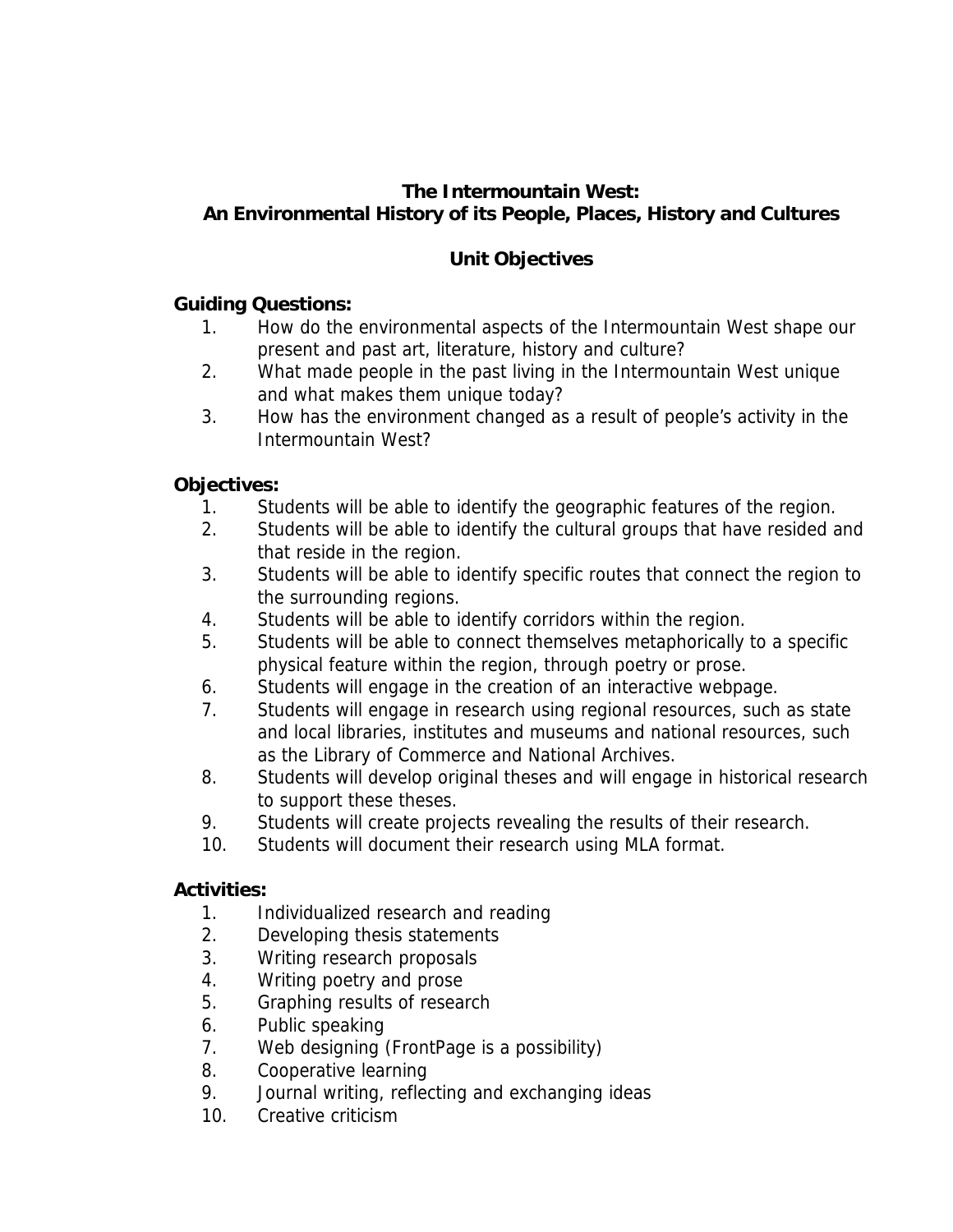#### **The Intermountain West:**

# **An Environmental History of its People, Places, History and Cultures Boise School District and Idaho Standards Addressed by the Study**

**Instructional Objective Standard Reference Number** 

| 1305.01 Acquire critical thinking and analytical skills.<br>Note: This instructional objective, its associated<br>instructional objectives, and the performance<br>objectives in this section apply throughout the course. | 130501           |
|----------------------------------------------------------------------------------------------------------------------------------------------------------------------------------------------------------------------------|------------------|
| Associated Instructional Objectives:                                                                                                                                                                                       |                  |
| Develop and interpret different kinds of maps, globes,<br>graphs, charts, databases and models.                                                                                                                            | 6-12.USH1.2.1.1  |
| Evaluate and interpret points-of-view using primary<br>and secondary sources.                                                                                                                                              | 130501a          |
| Chronologically organize significant events and people<br>in United States history into major eras and themes to<br>identify and explain historical relationships.                                                         | 130501b          |
| 1305.02 Understand the cultural and ecological<br>interactions among previously unconnected peoples<br>resulting from early European exploration and<br>colonization.                                                      | 130502           |
|                                                                                                                                                                                                                            |                  |
|                                                                                                                                                                                                                            |                  |
| Analyze and describe the interactions between native<br>peoples and the European explorers.                                                                                                                                | 6-12.USH1.1.5.3  |
| 1305.02a Illustrate how an artifact symbolizes and<br>reflects a particular culture and/or time period.                                                                                                                    | $9 - 12.1.1.1.3$ |
| 1305.03 Explain colonial immigration, population<br>growth, and the consequences of each.                                                                                                                                  | 130503           |
| 1305.04 Identify how religious, social, political, and<br>economic factors shaped settlement patterns in the<br>17 <sup>th</sup> and 18 <sup>th</sup> centuries in North America.                                          | 130504           |
| Compare and contrast works or ideas from at least<br>two cultures, historical periods, or geographical areas.                                                                                                              | $9 - 12.1.2.1.2$ |
| Analyze ways in which the physical environment<br>affected political and economic development.                                                                                                                             | 6-12.USH1.2.2.2  |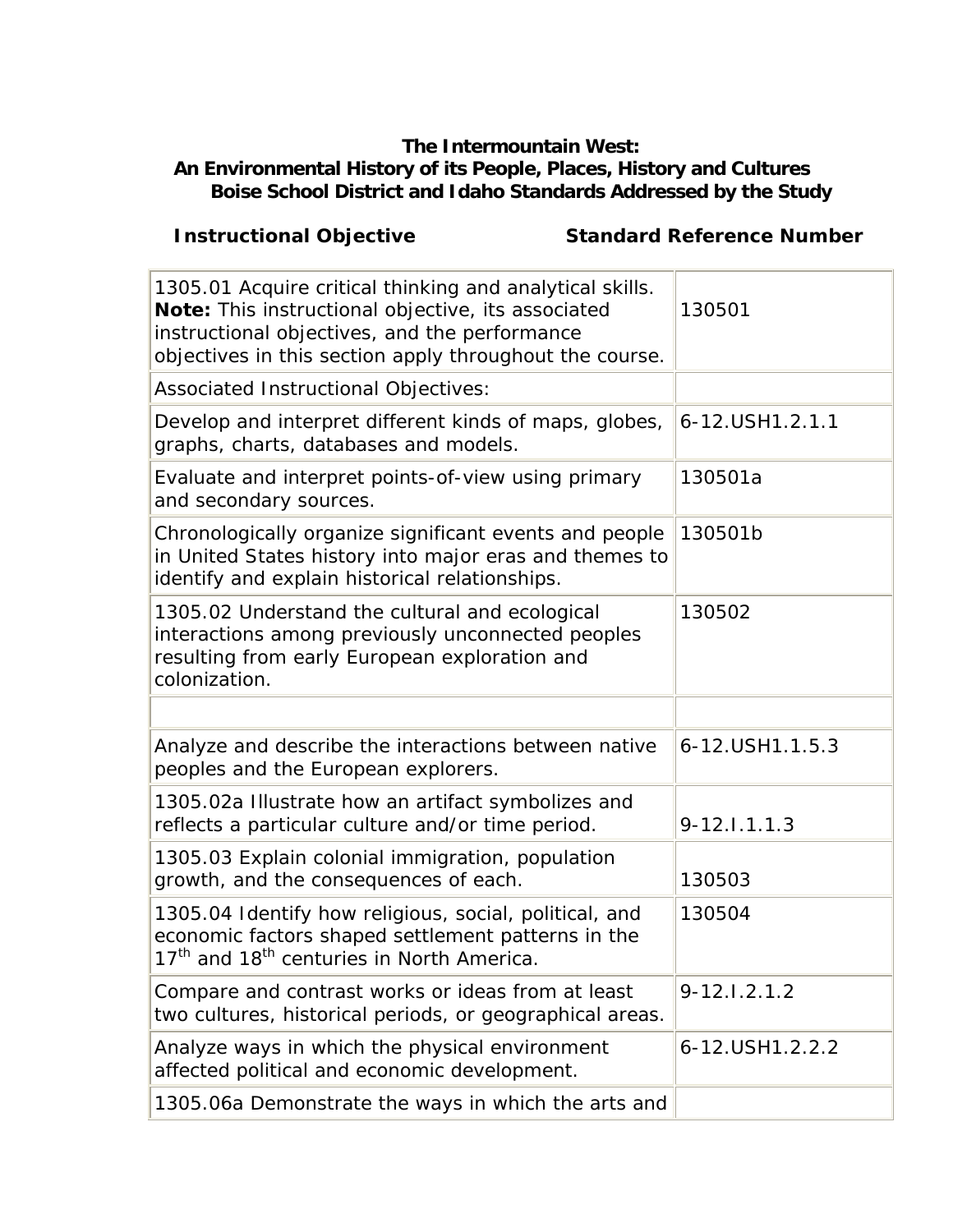| humanities reflect events.                                                                                                                                                                                               | $9 - 12.1.1.1.$  |
|--------------------------------------------------------------------------------------------------------------------------------------------------------------------------------------------------------------------------|------------------|
| 1305.06b Interpret how a literary/artistic work relates<br>to the history and/or culture from which it originated.                                                                                                       | $9 - 12.1.3.2.2$ |
| 1305.06c Analyze an artifact or idea and debate its<br>meaning in the context of its societal values.                                                                                                                    | $9 - 12.1.2.2.1$ |
| 1305.09 Evaluate issues in which fundamental values<br>and principles are in conflict, such as between liberty<br>and equality, individual interests and the common<br>good, and majority rule and minority protections. | 6-12.USH1.4.1.3  |
| Identify fundamental values and principles as<br>expressed in basic documents such as the Declaration<br>of Independence, Articles of Confederation, and the<br>United States Constitution.                              | 6-12.USH1.4.1.2  |
| Analyze the common traits, beliefs, and<br>characteristics that unite the United States as a nation<br>and a society.                                                                                                    | 6-12.USH1.1.1.3  |
| Describe ways in which citizens participated in early<br>American public life.                                                                                                                                           | 6-12.USH1.4.3.2  |
|                                                                                                                                                                                                                          |                  |
|                                                                                                                                                                                                                          |                  |
|                                                                                                                                                                                                                          |                  |
|                                                                                                                                                                                                                          |                  |
|                                                                                                                                                                                                                          |                  |
| 1305.13 Explain the factors that contributed to the<br>rise of industrialization in the 19th century.                                                                                                                    | 9-12.USH2.1.4.1  |
| Describe the emergence and evolution of a market<br>economy.                                                                                                                                                             | 6-12.USH1.3.2.1  |
| Explain how the development of various modes of<br>transportation increased economic prosperity and<br>promoted national unity.                                                                                          | 6-12.USH1.1.4.2  |
| Explain the consequences of scientific and<br>technological inventions and changes on the social<br>and economic lives of the people in the development<br>the United States.                                            | 6-12.USH1.1.4.1  |
| Explain ways in which people responded to their<br>physical environment in the early national history of<br>the United States.                                                                                           |                  |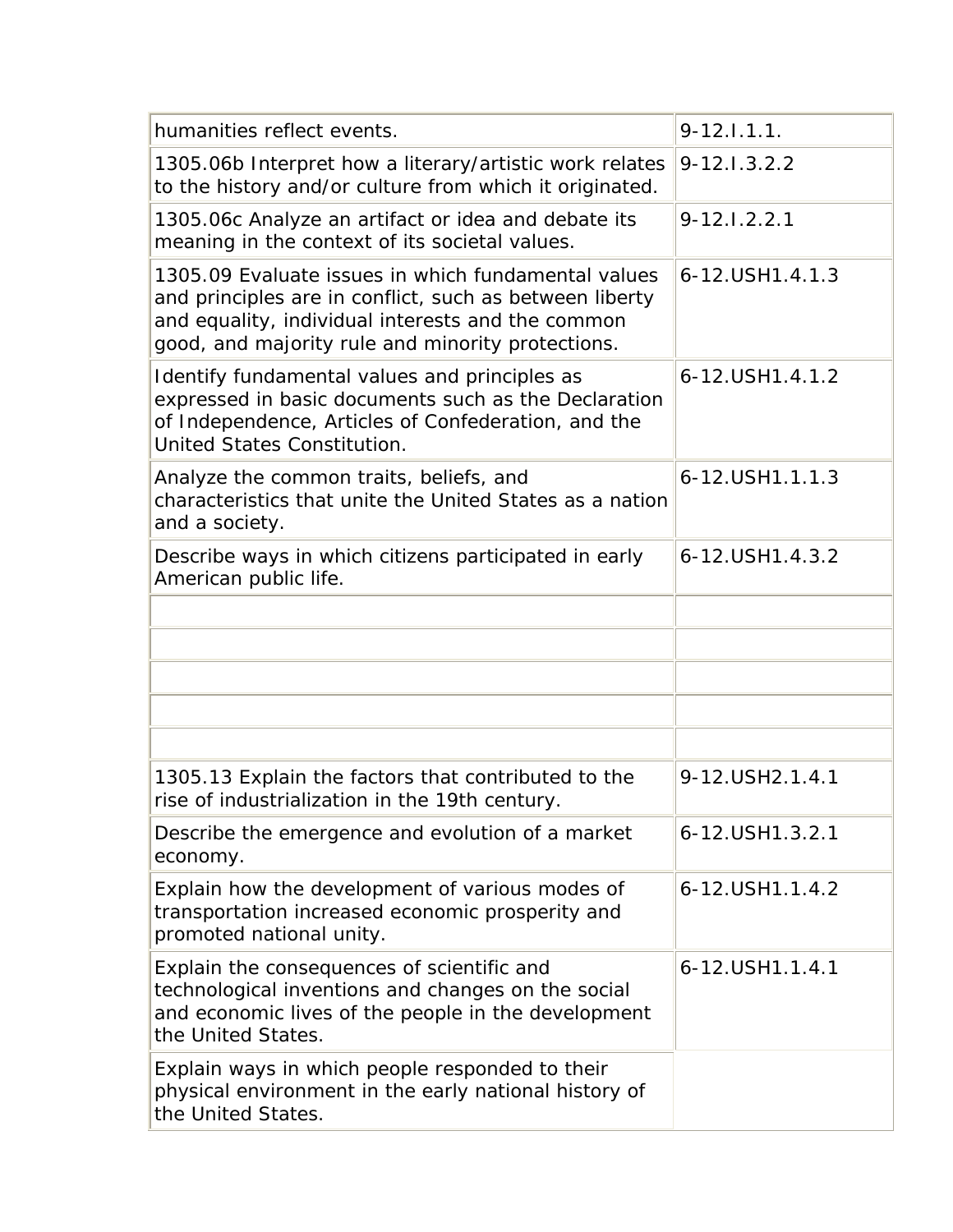| Trace federal policies and treaties such as removal, | $ 6 - 12.$ USH $1.1.3.1$ |
|------------------------------------------------------|--------------------------|
| reservations, and allotment throughout history that  |                          |
| have impacted contemporary American Indians.         |                          |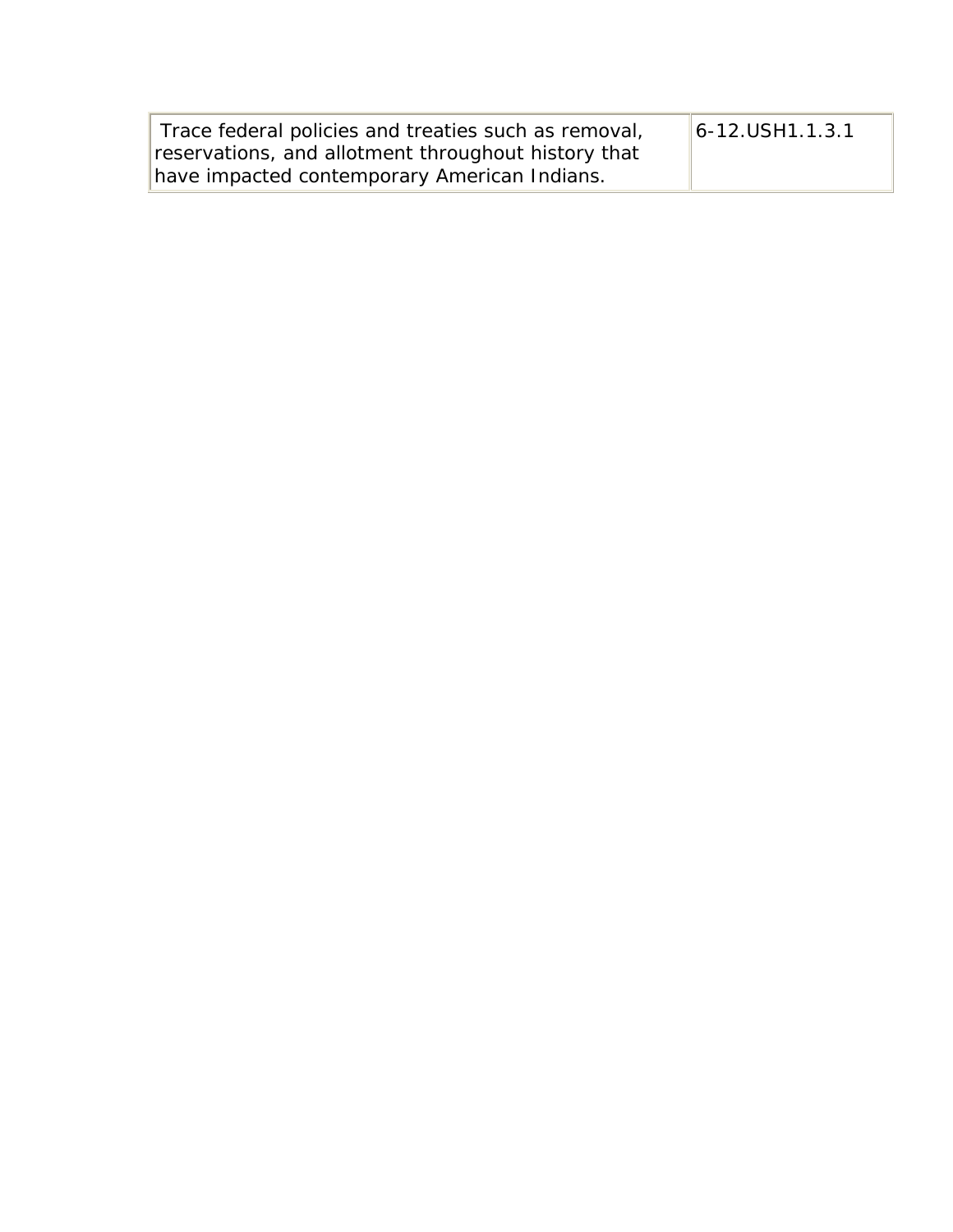| Name   |  |  |
|--------|--|--|
| Date   |  |  |
| Period |  |  |

You will be engaging in a research and creative process related to learning about the environmental history of the Intermountain West, its places, people, history and cultures. By the end of your study will have done the following:

- $\cdot$  Identified the geographic elements of the region in which you live
- Researched an aspect of the region that appeals to your particular interests
- Develop a thesis explaining the connection between your research topic and the environment, including how your topic changed the environment.
- Created a PowerPoint presentation of your research
- ❖ Created an MLA annotated bibliography
- ◆ Made a link on a webpage to your project
- Read a novel, collection of short stories or poetry related to the Intermountain West
- $\dots$  Written a novel (), short story or poem related to the Intermountain West

#### **Steps:**

- 1) Select a novel, collection of short stories or poetry and complete the reading contract
- 2) Read your selection by the set dates and engage in book group discussions
- 3) Study the geography of the Intermountain West and be able to label a physical map with the principal elements of the region
- 4) Select a topic of personal interest to you
- 5) Develop a thesis statement using the provided guides
- 6) Research your topic, using a combination of primary and secondary sources
- 7) Research your topic, using a state or local institution
- 8) Create your PowerPoint project
- 9) Publish your project to the webpage, creating a hyperlink on the map of the Intermountain West
- 10) Write a poem in which you connect yourself to a specific place in the region
- 11) Publish your poem to the class's Intermountain West Journal.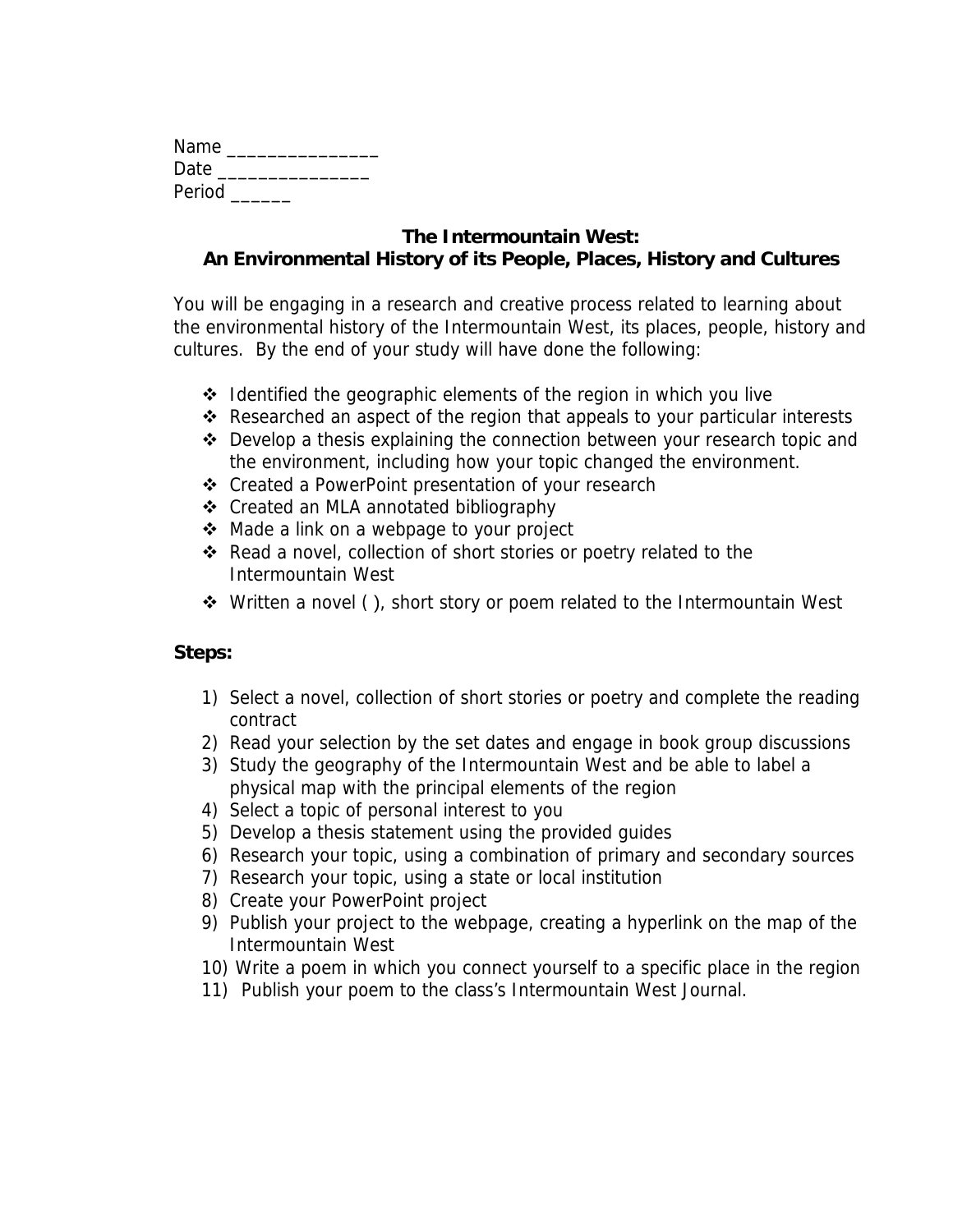| Name   |  |
|--------|--|
| Date   |  |
| Period |  |

#### **Reading Contract**

I understand that I am responsible for reading, to completion, a novel related to the Intermountain West. I understand that reading the novel will earn me 100 possible points.

My novel/short story collection/ poetry collection will be selected by \_\_\_\_\_\_.

**I will read the following: \_\_\_\_\_\_\_\_\_\_\_\_\_\_\_\_\_\_\_\_\_** (Title)

Written by: \_\_\_\_\_\_\_\_\_\_\_\_\_\_\_\_\_\_\_\_\_\_\_\_\_\_\_\_\_\_ (Author)

Published by: \_\_\_\_\_\_\_\_\_\_\_\_\_\_\_\_\_\_\_\_\_\_\_\_\_\_\_\_\_\_ (Publisher)

| Year published and place: |  |
|---------------------------|--|
|---------------------------|--|

# **My reading selection is a (circle one):**

Novel Collection of Short Stories Collection of Poems

**My selection has \_\_\_\_\_\_\_\_\_\_ pages**. Since I will read it over a period of 4 weeks, **I will read around \_\_\_\_\_\_\_ pages per week**. (Total # pages/ 4 weeks = pages per week).

| By Week 1 _____(date), I will have read to page $\Box$ Teacher's initial      |  |
|-------------------------------------------------------------------------------|--|
| By Week 2 _____(date), I will have read to page ___ $\Box$ Teacher's initial  |  |
| By Week 3 _____(date), I will have read to page ___ $\Box$ Teacher's initial  |  |
| By Week 4 _____(date), I will have read to page ____ $\Box$ Teacher's initial |  |

Your signature

Date reading completed: \_\_\_\_\_\_\_\_\_\_\_\_\_\_\_\_

\_\_\_\_\_\_\_\_\_\_\_\_\_\_\_\_\_\_\_\_\_\_\_\_\_\_\_\_\_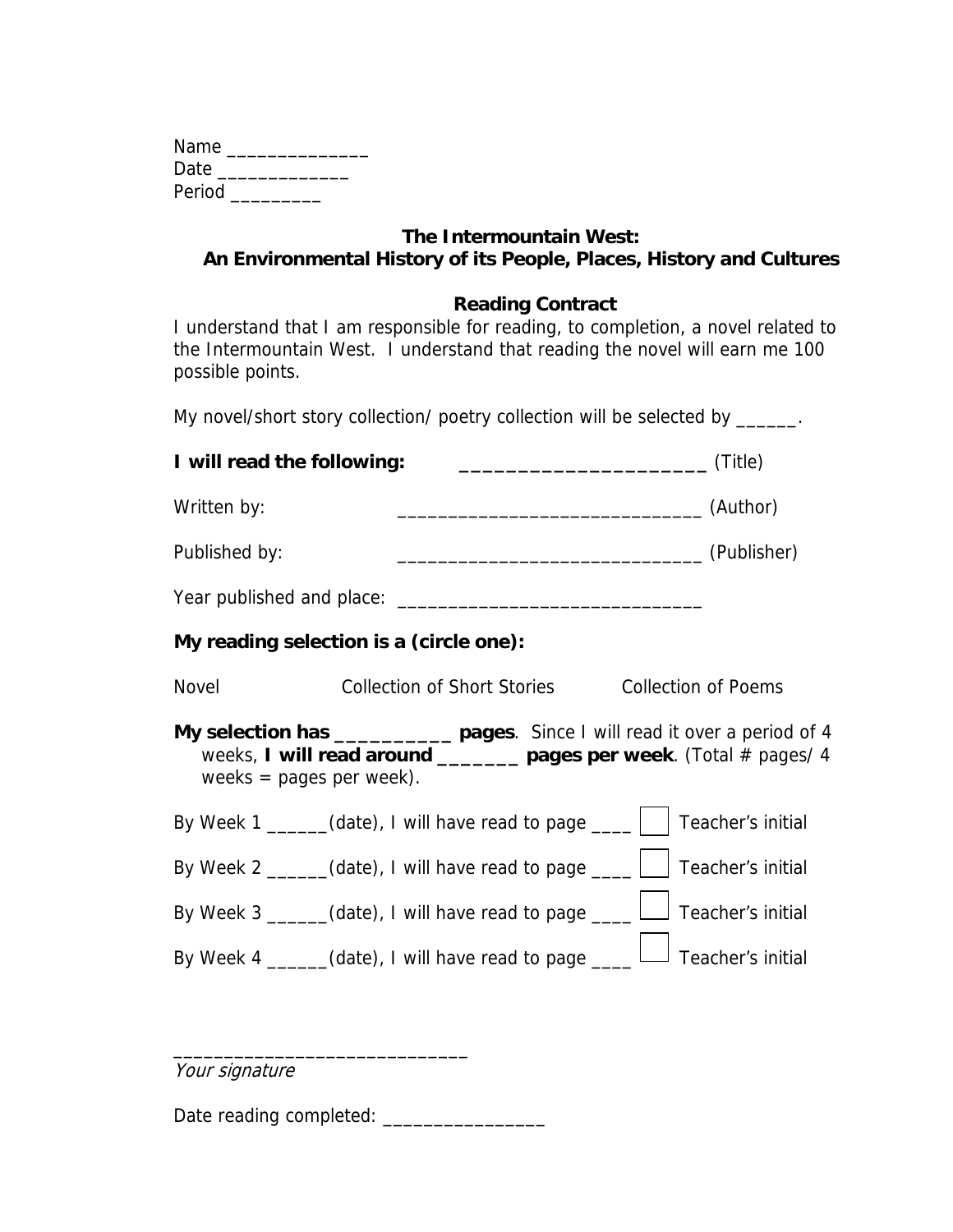| Name   |  |
|--------|--|
| Date   |  |
| Period |  |

Source: Patterson, Tom. Physical Map of the Coterminous United States. http://www.shadedrelief.com/physical/pages/about.html



Label the following geographic elements on the above map:

Columbia River **Cascade Range** Columbia River Plateau Sawtooth Range Snake River and Snake River Plain Rocky Mountains Great Basin **Payette River** Great Salt Lake Teton Mountain Range Great Salt Lake Desert Salmon River Name **and all the set of the set of the set of the set of the set of the set of the set of the set of the set of the set of the set of the set of the set of the set of the set of the set of the set of the set of the set of**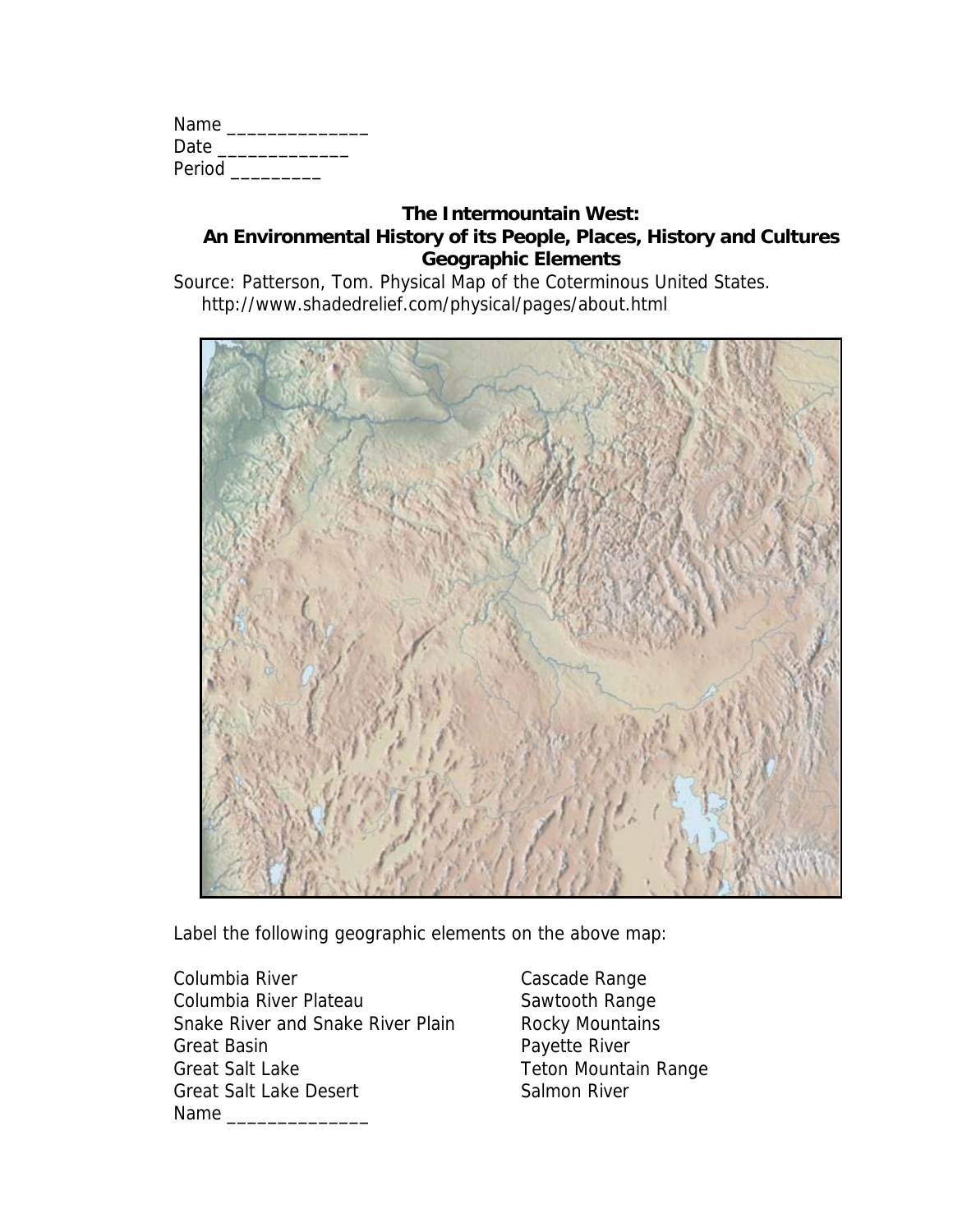| Date   |  |  |
|--------|--|--|
| Period |  |  |

**Possible Research Topics** 

# **REMEMBER!!! Whatever topic you choose must connect to the environment and must show how the environment affected, or was affected by, your topic**

# **People**

Any person from Idaho history, including…

- Harry Orchard (hired by labor leaders to assassinate Idaho Governor Steunenberg / prosecuted by famous lawyer Clarence Darrow) **and mining**
- Polly Bemis (Chinese American woman whose story was told in the book and movie "Thousand Pieces of Gold") **and river travel or mining**
- Frank Church (Idaho senator famous for his opposition to the Vietnam War) **and wilderness**
- Joe Albertson **and transportation networks**
- Jack Simplot **and potato farming**
- Harry Morrison (M-K company built Grand Coulee dam) **and dams**
- Bruce Willis Purchased Hailey, Idaho businesses; residence in Blaine County; he makes movies, too **and mountain resort development**
- Mary Hallock Foote Boise artist and author from late 1800's; book Angle of Repose is about her, and her husband, who built the **New York Canal**. Their abandoned house is still up by Lucky Peak; her lithographs are on the 2<sup>nd</sup> floor of Boise Public Library.
- John Colter **and Yellowstone or mountain men**
- Old Toby, of Lewis and Clark fame **and the Bitterroots**
- Chief Joseph **and the Battle of White Bird**
- George Armstrong Custer, Philip Sheridan, George Wright
- Sacajawea **and the Lochsa**
- Marie Dorion **and the Blue Mountains**
- The Sheepeater Wars **and the Salmon River**
- Wild Bill Hickok ( James Butler Hickok)
- Buffalo Bill ( William Frederick Cody)
- Nat Love
- Kit Carson
- Narcissa Whitman **and the Oregon Trail**
- **Seger Seven and** other Oregon Trail pioneers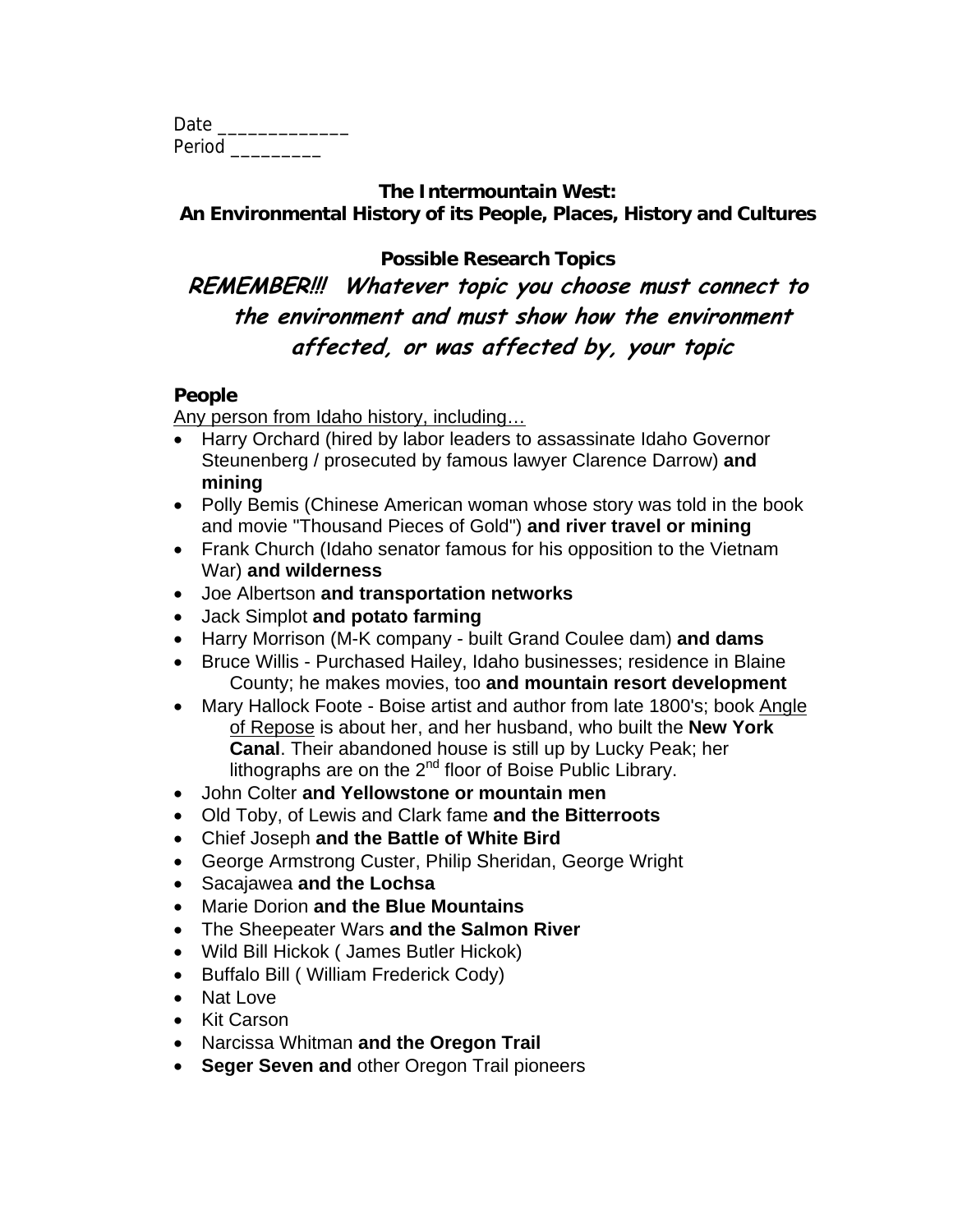# **People involved in land or animals in the Intermountain West**

- Maurice Hornocker Hornocker Wildlife Institute; international acclaim for study of wild cats. Several periodical articles, including National Geographic
- John Muir (naturalist, first president of The Sierra Club)
- John Wesley Powell (first explored many regions of west, including Grand Canyon)
- Morley Nelson instrumental in founding World Center for Birds of Prey Natural Area

# **People involved in sports in the Intermountain West**

- Picabo Street
- Stacey Dragila (Olympic medalist)
- Mahre brothers (skiers)
- Gretchen Fraser first to win a gold metal for US in winter Olympics?
- Kristen Cooper Olympic Medal winner
- Tom Whittaker climbed Everest, only has use of one foot

# **Cultural Groups**

- Basques in the High Desert: sheepherding, arbor glyphs
- **Shoshone: Lemhi, Tukaduka**
- Bannock
- Nez Perce
- **Paiute**
- Ute
- **Flathead**
- Cayuse
- Coeur d'Alene
- **Kootenai**
- Latah
- Chinese: early mining
- **English (Cornish): miners to the West, Mormons to the East**
- **Czechs**
- Dutch
- **Gypsies**
- **Finnish: Silver Valley and Long Valley**
- **French and French-Canadian**
- **Germans and German-Russians**
- **Mexican and other Hispanic**
- **Poles and Slovaks: Sawtooth Mountain Range**
- **Portuguese: Lincoln and Gooding Counties**
- **Scandinavians**
- Swiss
- Welsh: miners, Mormons and railroad workers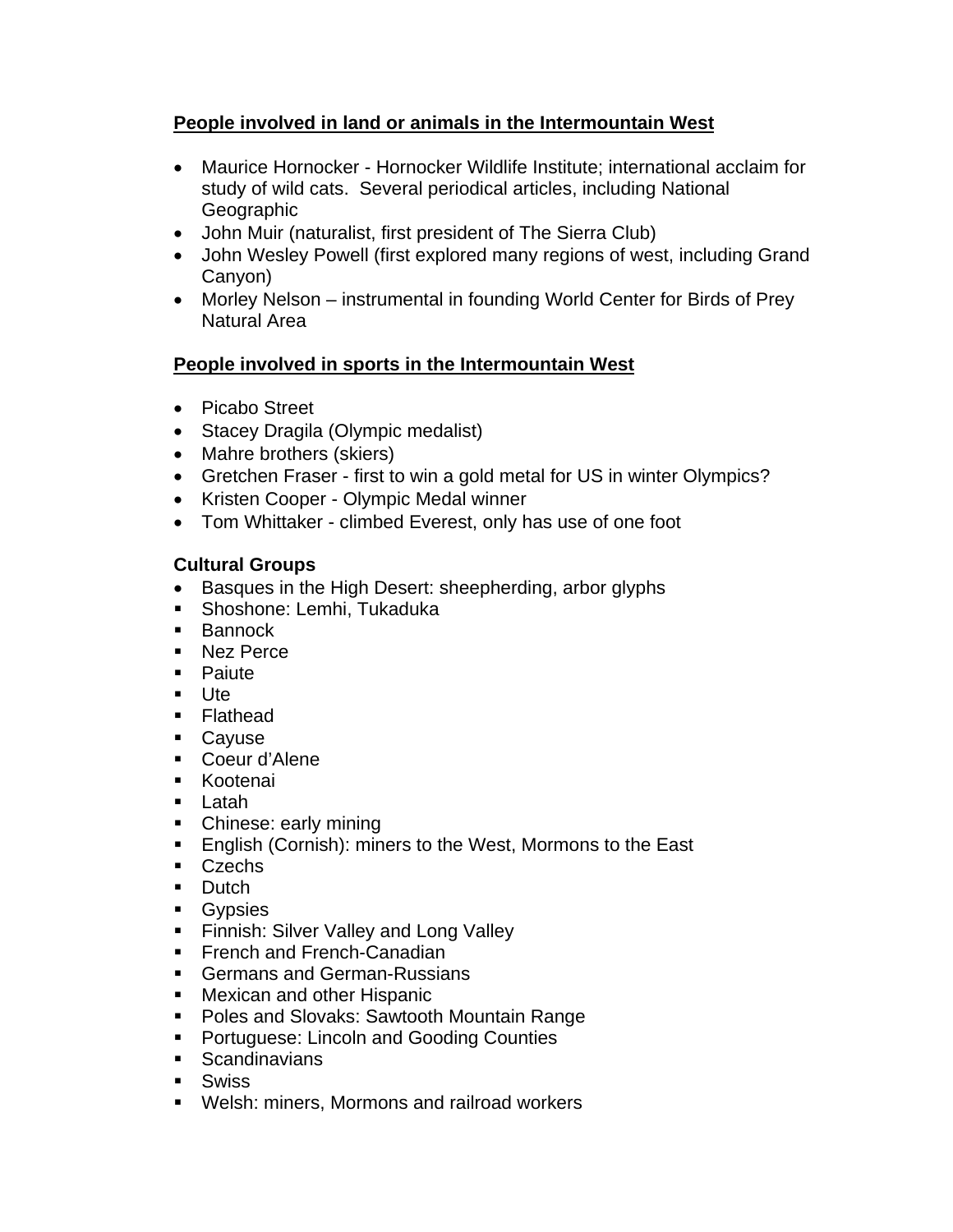#### **General Areas of Interest**

- Canal building
- Dam building
- Mining
- **If** Idaho in films (Nelly Shipman)
- **Railroads**
- **Timber Barons**
- **Trees of Idaho and logging**
- **WPA** projects
- **If Idaho Nuclear Energy and Engineering Laboratory**
- **Snake River Alliance**
- Fire fighting

#### **Western Literature and art**

- Hamlin Garland
- Vardis Fisher
- Bret Harte
- Helen Hunt Jackson
- Frederic Remington
- Charles Marion Russell
- Mark Twain (Samuel Langhorne Clemens)
- Sherman Alexie
- Terry Tempest Williams
- William Studebaker
- Wallace Stegner
- Marilynne Robinson
- Mary Claremont Blew
- William Kittredge
- Ron McFarland
- Carol Ryrie Brink (1895-1981)
- Norman McLean
- Aldo Leopold
- George Perkins Marsh
- Rachel Carson
- Steingraeber (Living Downstream)
- Nancy Lord
- Michael Cohen
- John Muir
- Edward Abbey
- Michael Dorris
- Janet Hale Campbell
- Molly Gloss
- Ed Edmo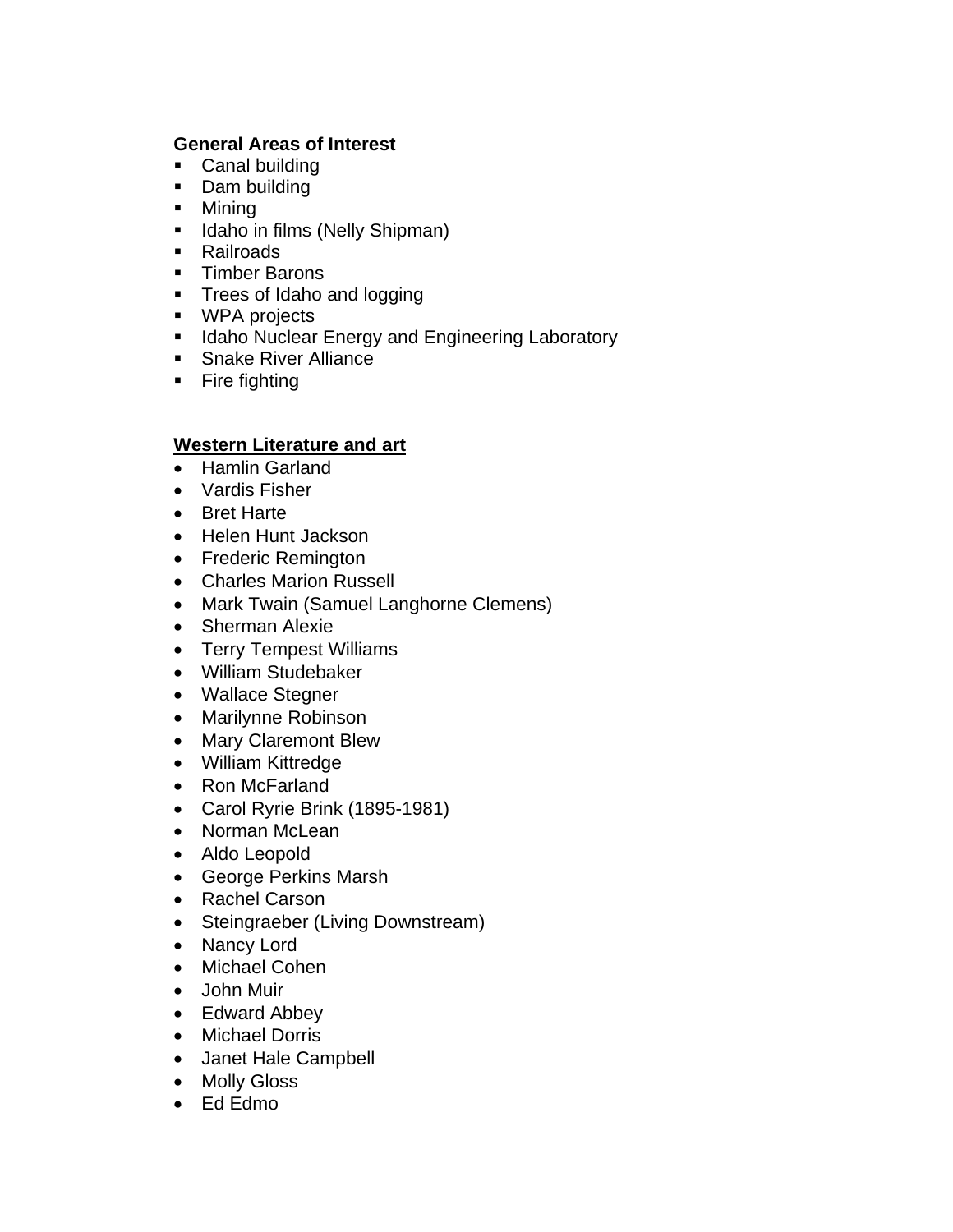- Ezra Pound
- Ernest Hemingway

# **Religion:**

- Joseph Smith
- Brigham Young
- John D. Lee
- Wovoka

#### **TOPICS ABOUND! Check with your teacher before selecting!**

**REMEMBER!!! Whatever topic you choose must connect to the environment and must show how the environment affected, or was affected by, your topic**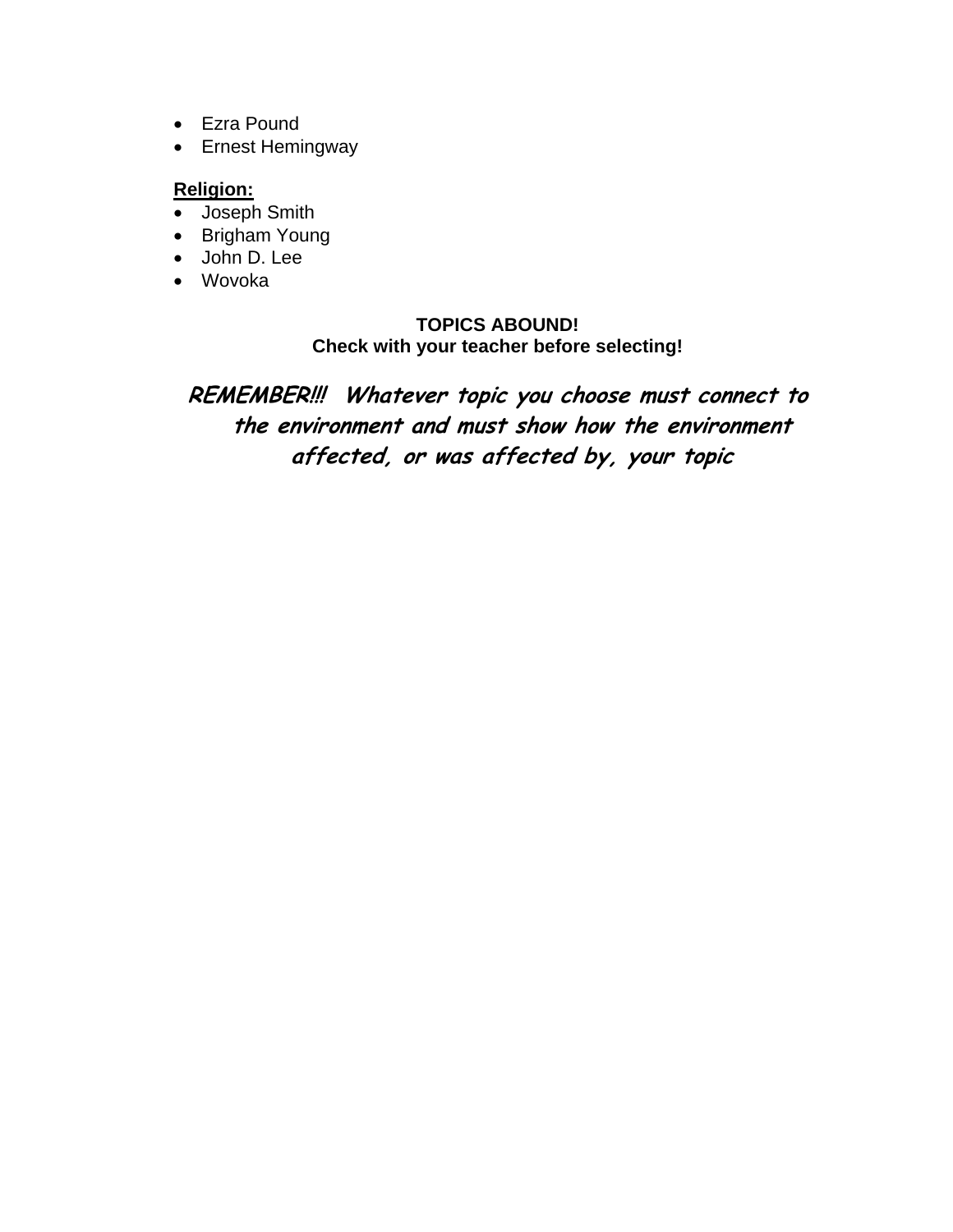# **Annotated Bibliography**

# **1. Evaluate/Annotate the sources.**

While you may have done some preliminary evaluation when choosing your sources, now is the time to really examine each one.

#### **There are two forms of annotations you might compose,** *descriptive* **and**  *critical***:**

¾ A *descriptive* annotation, not surprisingly, *describes* the source: what it is (book, website, etc.), who created it, how long it is, what it contains:

### **Zinn, H. (1997).** *A People's History of the United States.* **New York: New Press.**

### **This book covers American history from the point of view of various underrepresented groups. It contains a large amount of firsthand information and some interesting illustrations.**

¾ A *critical* annotation evaluates the source and explains why a particular source is valuable in relation to the topic of the bibliography. The libraries' Evaluating Research Materials page ([http://library.albany.edu/usered/evalsup/main.html\)](http://library.albany.edu/usered/evalsup/main.html) has some excellent tips and tutorials to assist you in this process.

### **Zinn, H. (1997).** *A People's History of the United States.* **New York: New Press.**

**In this book the history of the United States is seen from the viewpoint of people who were not necessarily beneficiaries of American democracy. The book concentrates on the experiences of slaves, American Indians, women, and other disenfranchised groups and how they were affected by the major events in American history. It also includes excerpts from primary sources that show many of the country's most famous individuals as members of an elite upper class rather than as idealized heroes. Zinn emphasizes in the introduction that his intent is not to demonize figures such as revolutionary leaders, but to portray them in a more realistic light, as people who, while contributing to the development of the United States, were influenced by the prejudices of their time. As a source of information that is usually**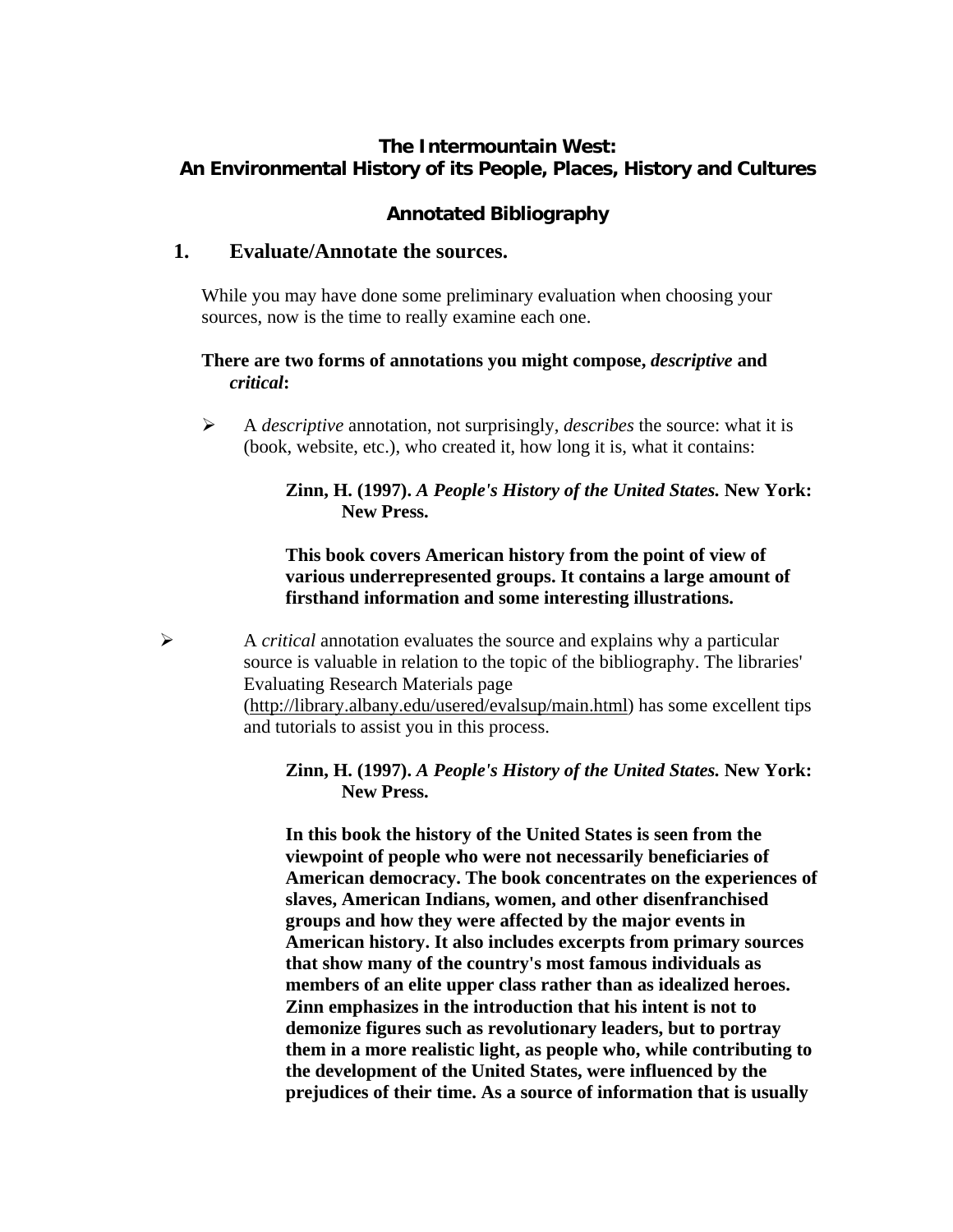#### **not included in history books,** *A People's History of the United States* **is invaluable to the study of American History.**

While brief descriptive annotations are useful, critical annotations enable the reader of the bibliography to make an informed choice about which source to use. Critical annotations also show that you have a good understanding of the strong and weak points of each source, and that you have spent some time choosing the best sources for your topic. If you are doing this for a class assignment, your instructor will specify if you need to write critical or descriptive annotations.

# **2. Organize the annotated bibliography according to the proper format**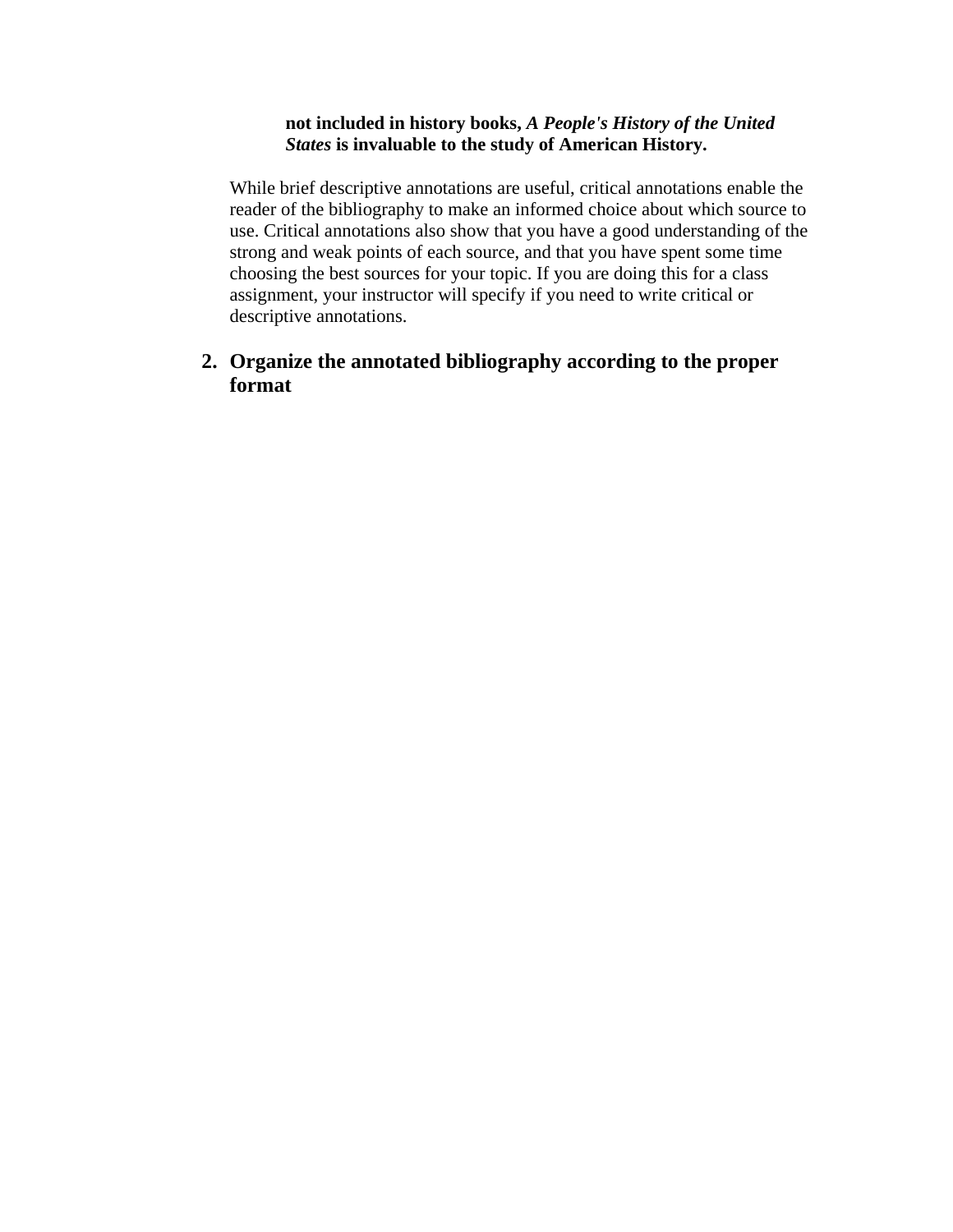| Name   |  |
|--------|--|
| Period |  |
| Period |  |

**In order to identify an event related to the Intermountain West, you might want to use the internet to search using the following guiding questions:** 

 **What is your general area of interest? example: architecture, medicine, political science, women's issues abolition, religion (Methodists, LDS, Transcendentalists…), African Americans, Native Americans, Asian Americans, artists, writers, etc.** 

**I am interested in finding out more about** 

**\_\_\_\_\_\_\_\_\_\_\_\_\_, \_\_\_\_\_\_\_\_\_\_\_\_\_, \_\_\_\_\_\_\_\_\_\_\_\_\_ .** 

**Who are important people involved in my areas of interest in the Intermountain West? (I recommend that you identify several…)** 

**your top 3)** 

**a. \_\_\_\_\_\_\_\_\_\_\_ was important because \_\_\_\_\_\_\_\_\_\_\_\_\_\_** 

**b.** \_\_\_\_\_\_\_\_\_\_\_\_\_ was important because \_\_\_\_\_\_\_\_\_\_\_\_\_\_\_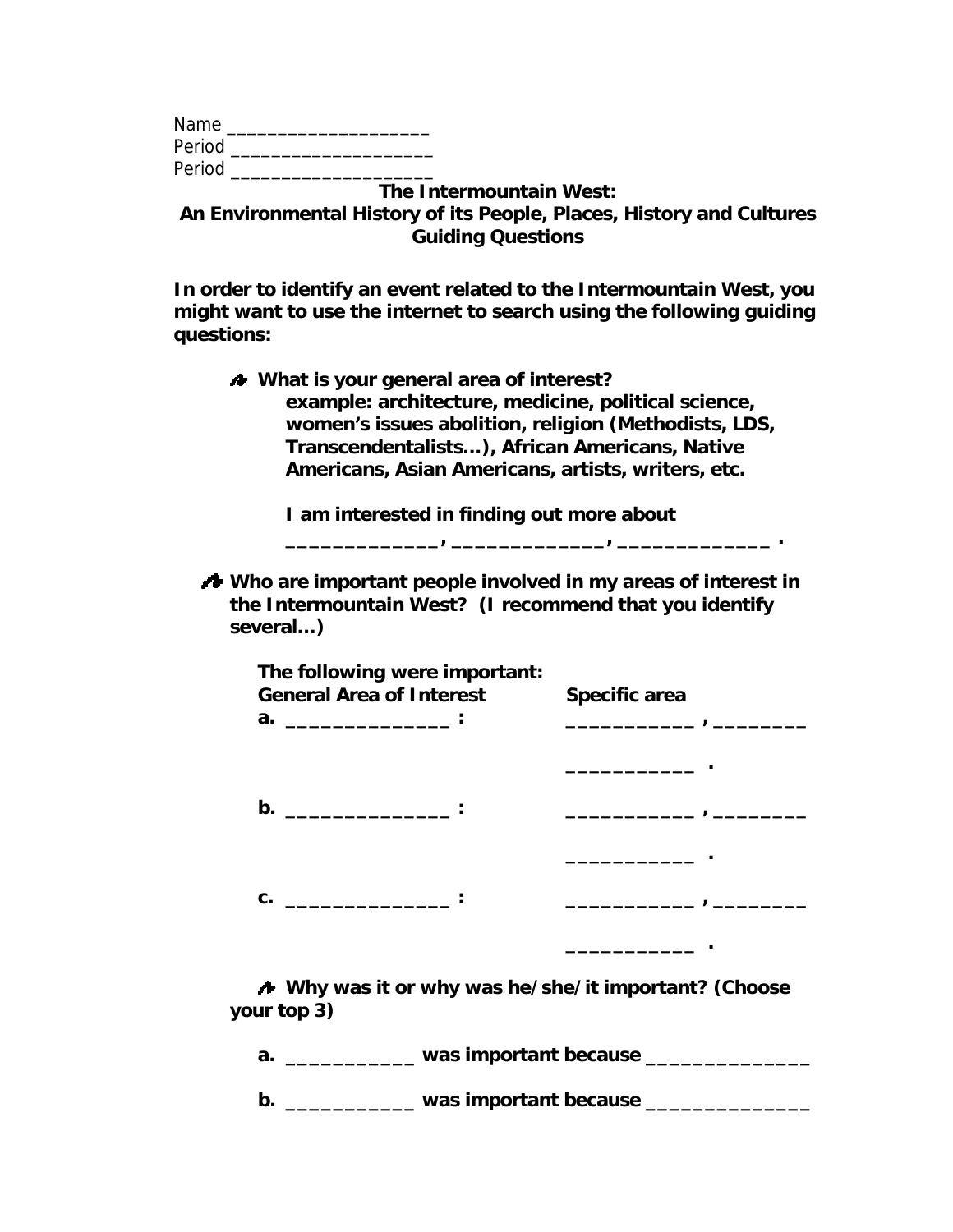| c. ______________ was important because ________________                                                                                                                                                       |
|----------------------------------------------------------------------------------------------------------------------------------------------------------------------------------------------------------------|
| A What contentious event was he/she/it involved in?                                                                                                                                                            |
| a. ____________ was involved in a conflict between                                                                                                                                                             |
| _____________ was involved in a conflict between<br>b.                                                                                                                                                         |
| ___________ was involved in a conflict between<br>C.                                                                                                                                                           |
| How did the environment affect he/she/it?<br><b>A</b> OR How did he/she/it affect the environment?                                                                                                             |
| 7<br>a. _________________ (region of the Intermountain West or<br>he/she/it) was changed by____________ __________________ (region of the<br>Intermountain West or he/she/it) because_______________________.  |
| b. __________________ (region of the Intermountain West or<br>he/she/it) was changed by____________ ________________ (region of the<br>Intermountain West or he/she/it) because_______________________.        |
| c. _________________ (region of the Intermountain West or<br>he/she/it) was changed by________________________________ (region of<br>the Intermountain West or he/she/it)<br>because__________________________ |
|                                                                                                                                                                                                                |
| the Intermountain West and how __________________ affected/ was                                                                                                                                                |
| affected by the environment/culture/settlement/development of                                                                                                                                                  |
| the Intermountain West.                                                                                                                                                                                        |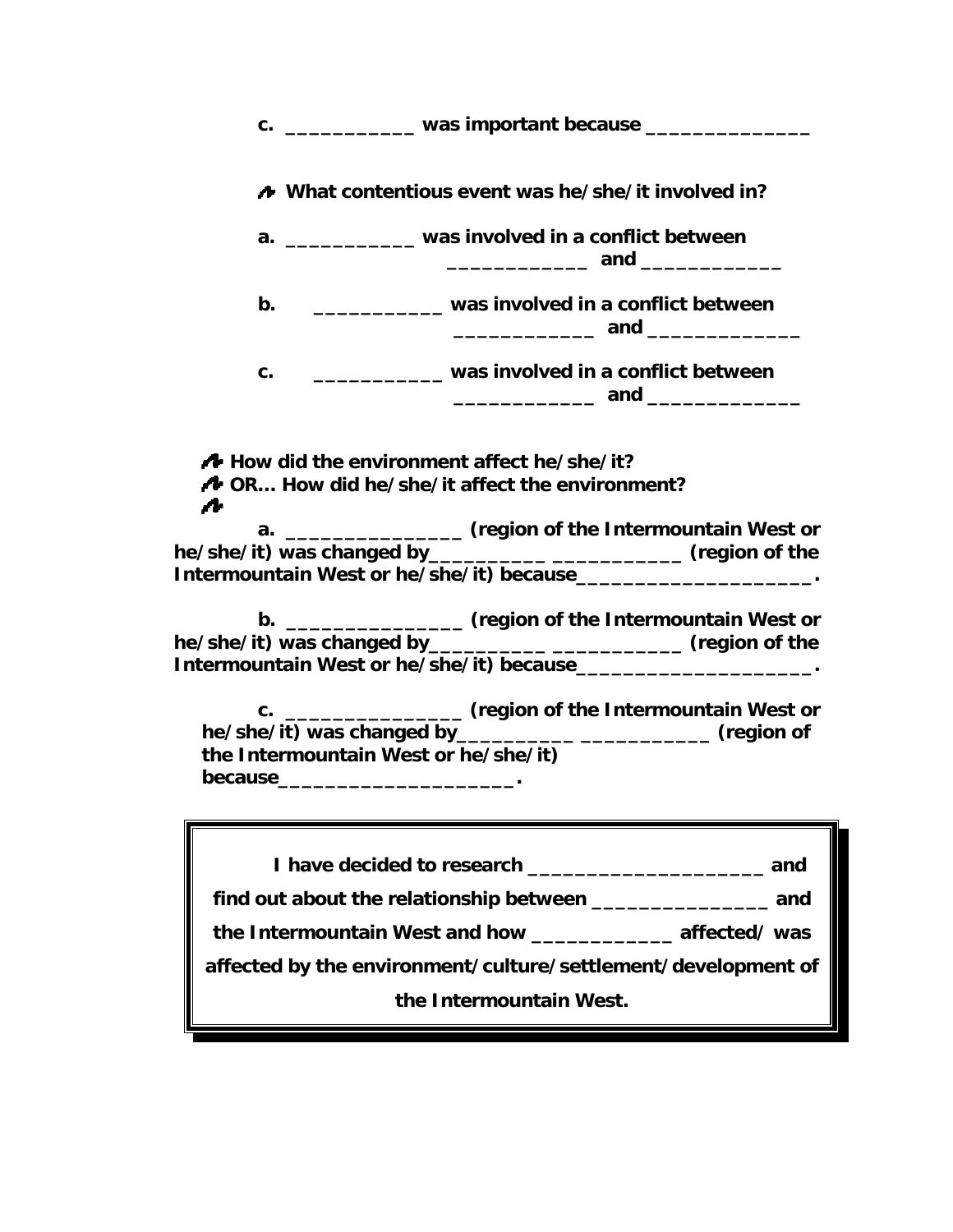| Name   |  |  |
|--------|--|--|
| Period |  |  |
| Period |  |  |

# **Writing the Thesis Statement**

#### *How do I formulate a thesis?*

There are four questions to be answered and turned in to your teacher for grading. These questions, which will help you formulate your thesis, can be answered by following these four steps:

#### **Step 1. Choosing a topic**

#### *What is the broad topic that you have chosen?*

Please choose your topic using the following criteria:

1. Related to Intermountain West

2. Person or event was critical to some aspect of the environment, culture, settlement or development of the Intermountain West.

*For example*: The Civil War *Person or event*: Gold mining in the West

*Time Period*: \_\_\_\_\_\_\_\_\_\_\_\_\_\_\_\_\_ *Person*:

# **Steps 2. and 3. Researching and narrowing your topic**  *What is the way in which the topic will be limited given the five-page*

*requirement? In other words, on what aspect will you be focusing in your paper?*  Once you selected your topic your research should begin. Seek out books, magazines, encyclopedias and Internet sites that address your topic. When you find a book on your topic it may help to skim through the table of contents to give you a brief overview of the topic and more importantly to determine which points you want to cover in your paper. Be sure that the topic that you are covering is not too narrow or too broad for a five-page paper. Make a list of at least three main subtopics that will be covered in your paper. All subtopics should relate to your main person. Each subtopic should also be clearly distinct from the others. The division of the topic should be balanced between the three subtopics so that equal attention is paid to each. Write your three main subtopics on the lines below.

#### *For example:*

Three subtopics: 1. What funded the Civil War?

2. Who controlled the gold mines in the Intermountain West?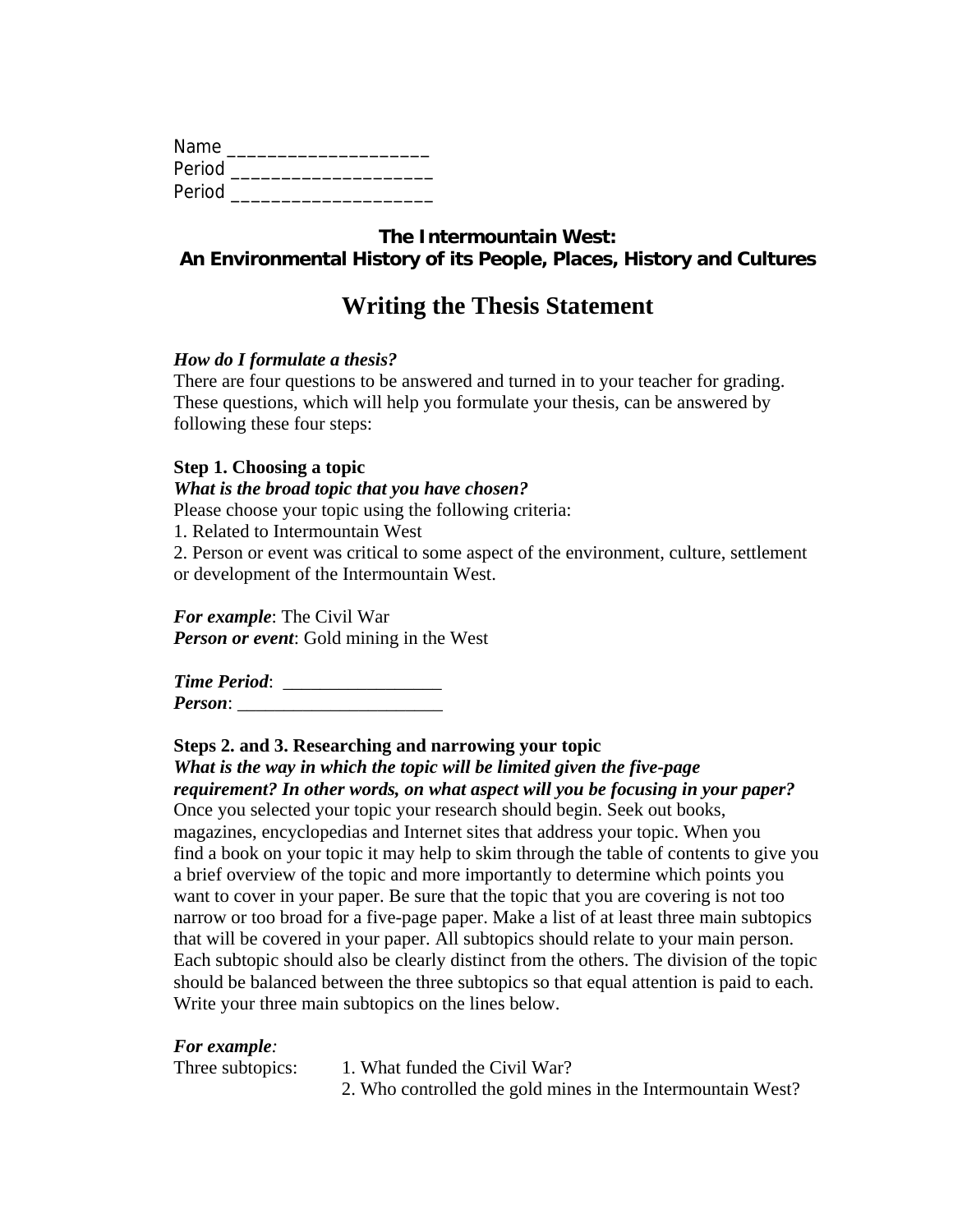3. How was the Intermountain West changed by the Civil War?

| YOUR three subtopics: 1. |  |  |
|--------------------------|--|--|
|                          |  |  |
|                          |  |  |

*Explain the main points that you plan to illustrate or prove to the reader. These will become the overall message of your research project.* 

#### *For example:*

#### **Overall message of the paper**:

The Civil War, like any war, was expensive and needed to be funded by some source. Europe did not take sides in the War and, therefore, could not be counted on for loans or alliances. Gold was discovered in the Intermountain West prior to the Civil War and control of the gold became critical for Northern and Southern success. The mining that developed in the Intermountain West transformed the West as it introduced big business approaches to mineral extraction, replacing the individual miner of the past.

\_\_\_\_\_\_\_\_\_\_\_\_\_\_\_\_\_\_\_\_\_\_\_\_\_\_\_\_\_\_\_\_\_\_\_\_\_\_\_\_\_\_\_\_\_\_\_\_\_\_\_\_\_\_\_\_\_\_\_\_ \_\_\_\_\_\_\_\_\_\_\_\_\_\_\_\_\_\_\_\_\_\_\_\_\_\_\_\_\_\_\_\_\_\_\_\_\_\_\_\_\_\_\_\_\_\_\_\_\_\_\_\_\_\_\_\_\_\_\_\_ \_\_\_\_\_\_\_\_\_\_\_\_\_\_\_\_\_\_\_\_\_\_\_\_\_\_\_\_\_\_\_\_\_\_\_\_\_\_\_\_\_\_\_\_\_\_\_\_\_\_\_\_\_\_\_\_\_\_\_\_ \_\_\_\_\_\_\_\_\_\_\_\_\_\_\_\_\_\_\_\_\_\_\_\_\_\_\_\_\_\_\_\_\_\_\_\_\_\_\_\_\_\_\_\_\_\_\_\_\_\_\_\_\_\_\_\_\_\_\_\_ \_\_\_\_\_\_\_\_\_\_\_\_\_\_\_\_\_\_\_\_\_\_\_\_\_\_\_\_\_\_\_\_\_\_\_\_\_\_\_\_\_\_\_\_\_\_\_\_\_\_\_\_\_\_\_\_\_\_\_\_ \_\_\_\_\_\_\_\_\_\_\_\_\_\_\_\_\_\_\_\_\_\_\_\_\_\_\_\_\_\_\_\_\_\_\_\_\_\_\_\_\_\_\_\_\_\_\_\_\_\_\_\_\_\_\_\_\_\_\_\_ \_\_\_\_\_\_\_\_\_\_\_\_\_\_\_\_\_\_\_\_\_\_\_\_\_\_\_\_\_\_\_\_\_\_\_\_\_\_\_\_\_\_\_\_\_\_\_\_\_\_\_\_\_\_\_\_\_\_\_\_ \_\_\_\_\_\_\_\_\_\_\_\_\_\_\_\_\_\_\_\_\_\_\_\_\_\_\_\_\_\_\_\_\_\_\_\_\_\_\_\_\_\_\_\_\_\_\_\_\_\_\_\_\_\_\_\_\_\_\_\_

#### *Overall message of YOUR paper*:



#### *What is your thesis?*

First of all, a thesis is to an essay what a topic sentence is to a paragraph. In other words, the thesis is the controlling idea of an essay. A good thesis should clearly convey to the reader the focus of your paper without being too broad or too specific. Your thesis statement should state your main topic and encompass the main points that you addressed in questions two and three.

#### *Points to remember in writing your thesis:*

- \_ The thesis statement should be a complete sentence.
- \_ The thesis should be stated in the third person.(No I, you, your, we, our,)
- \_ The thesis should not be stated in an obvious manner (Do not begin "In this report I will write about…")
- The thesis must appear in the introductory paragraph.
- \_ It is also important to note that your thesis may change as you do more research on your topic. Make sure that your final thesis corresponds with the focus of your paper.